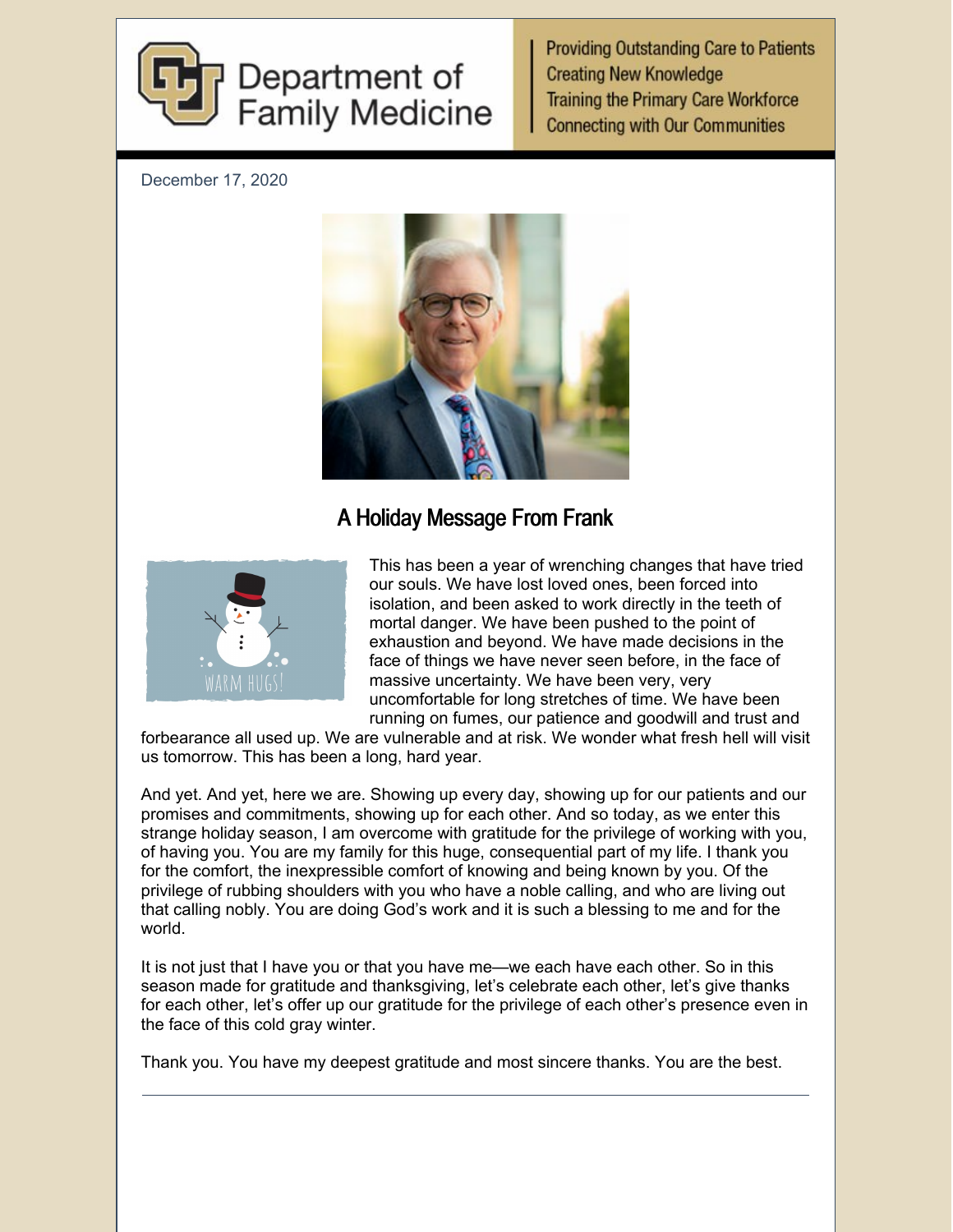

## Moving On To A New Adventure!

Kari Mader, MD, is off to a new role with the developing **Aurora [Community](https://news.cuanschutz.edu/news-stories/cu-partners-with-salud-to-open-clinic-in-aurora) Health Commons**.

A new job that gives her the chance to dream big and make those dreams come true - for herself and for the chronically underserved populations in Aurora.

Click on the button below to read the full story.

[Read](https://medschool.cuanschutz.edu/family-medicine/about/news/communication-hub/family-medicine-leader-makes-big-move) The Story

# Featuring Dr. Corey Lyon

The American Academy of Family Physicians (AAFP) chose our own Dr, Corey Lyon as the subject of their *Family Doc Focus.*

The title of the story is,**Teaching Residents to Follow the Evidence**.

Click on the button below to see what Cory has to say.



[Read](https://www.aafp.org/news/family-doc-focus/20201214fdf-lyon.html?fbclid=IwAR3YdQWpgqWt2kd0ox1s4Ko4VMLSEhK6wrj75H9zQL1Dey7sCF1INdUsmQg) The Story

## Coming Soon!

Dr. Cleveland Piggott and mentees have a paper in the upcoming issue of the *Annals of Family Medicine* titled **The Potential for Cloth Masks to Protect Healthcare Providers from SARS-CoV-2: A Rapid Review**.

The paper will be available online Monday, January 11, 2021.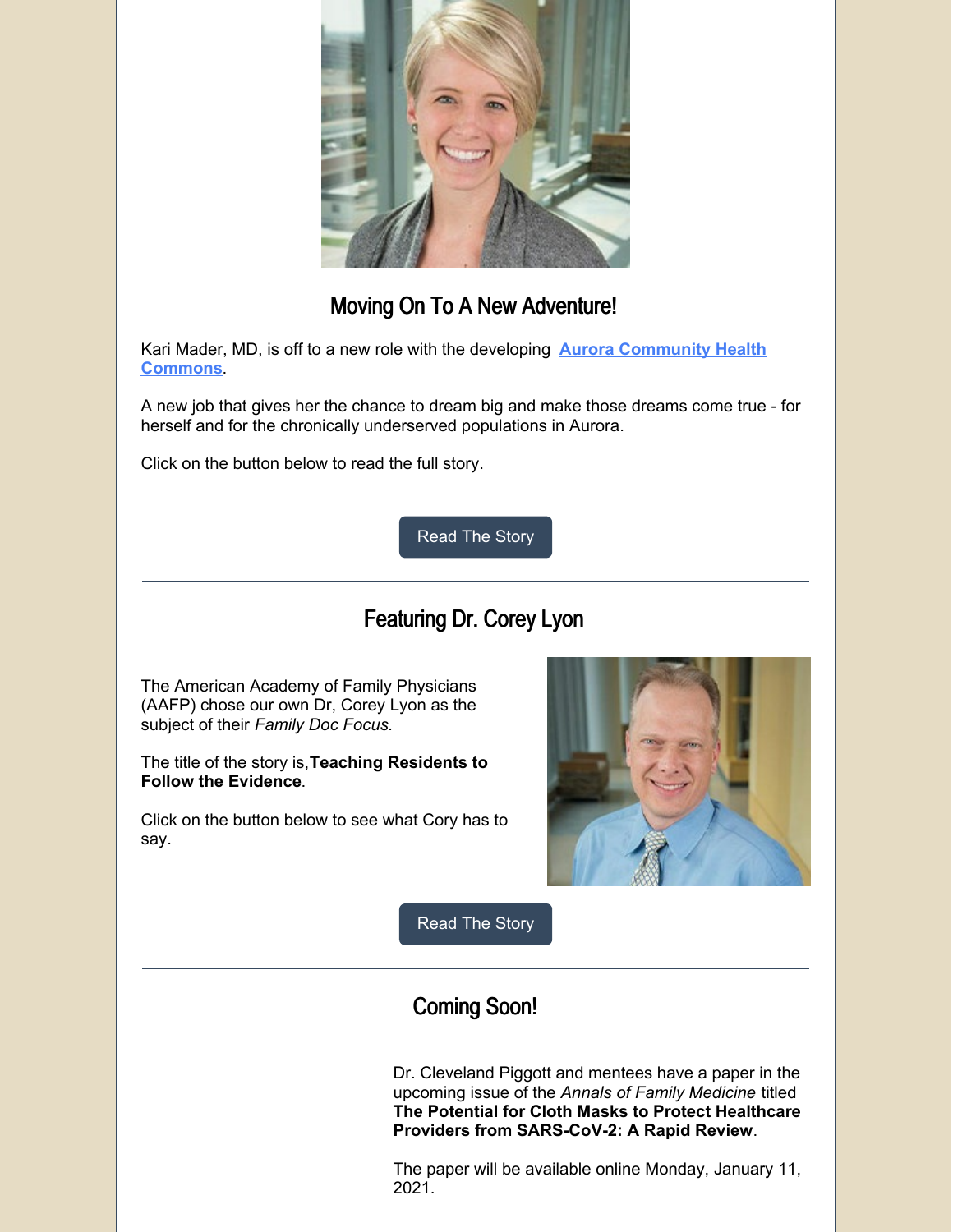

Click the button below for a sneak peek.

**Preview The Paper** 

## **Happy Retirement!**

We bid so-long to Kellyn "Kelly" Pearson this month.

She is off to some well-deserved time doing whatever the heck she wants!

Thank you, Kelly, for your humor, dedication, and your smile.

The Practice Innovation team and all of DFM will miss you.





# **Education and Training**

Check out the new recruitment video from the Clinical Psychology Internship.

**Research and Innovation** 

Here are the newly funded projects for November:

**Evaluate telemedicine practices that may better patient outcomes and reduce** health care costs

PI: Shale Wong/Farley Center (Contact: Shale.Wong@cuanschutz.edu) Sponsor: State of Colorado/HCPF

Regional Health Connectors Assistance with Organizations who Support the Homeless-COVID-19 Technical Assistance (TA)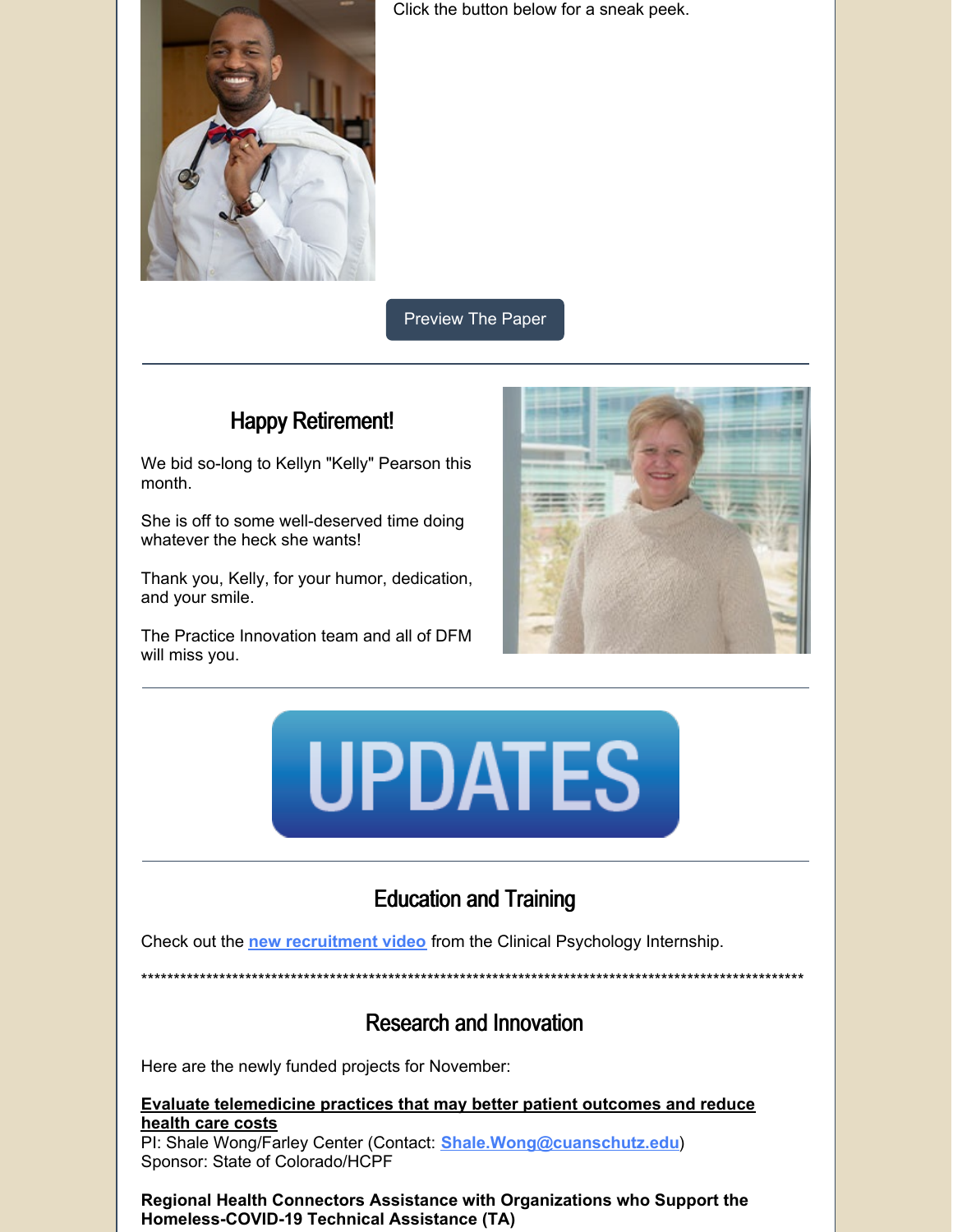PI: Perry Dickinson/Practice Innovation (Contact: Perry.Dickinson@cuanschutz.edu) Sponsor: State of Colorado/OBH

#### Increasing the state of Colorado's system capacity to provide treatment coverage for opioid use disorder (OUD) ("SOR2")

PI: Kyle Knierim/Practice Innovation (Contact: Kyle.Knierim@cuanschutz.edu) Sponsor: State of Colorado/OBH

#### **PCORI Grant Enhancement: LEADERs**

PI: Megan Morris (Contact: Megan.Morris@cuanschutz.edu) Sponsor: PCORI

### **Johnson Depression Center**

After six years, the Department of Family Medicine is bidding adieu to our faculty at the Helen and Arthur E. Johnson Depression Center and the Stephen A. Cohen Military Families Clinic. Family Medicine has been the administrative home to over a dozen faculty members over the past several years and they are now transitioning to the Department of Psychiatry.

The JDC is at the forefront of increased national recognition of mental health as a major concern for individuals, families and communities. It delivers and promotes state-of-the-art, evidence-based approaches to diagnosing and treating mood disorders. The center's community programs educate the public on mental health issues and improve awareness that mental health is as essential to healthy living as physical health. The Cohen Clinic improves access for and treats veterans and their families and ensures that cost will never be a barrier for care

We are proud to have hosted these faculty and they will maintain secondary appointments in the Department of Family Medicine. Best of luck to the JDC and Cohen crews!

## **CU Medical Consulting/Med Legal Income**

We wanted to provide some clarification and guidance around CU Medicine Consulting/Med Legal Income. This process isn't always clear and we want you to know we are here to provide support.

As you know, all School of Medicine (SOM) faculty members are required to sign a CU Medicine Member Practice Agreement as part of their University of Colorado (UCD) employment. The agreement specifies which earned income must be remitted to CU Medicine. Per the member practice agreement, all consulting service and medical legal income provided and earned by all SOM faculty members who are greater than or equal to .5 FTE must be billed and collected by CU Medicine. Failure to remit consulting service/medical Legal income via CU Medicine may result in UCD employment termination. Check out this chart that clarifies how to determine if an agreement represents assignable income.

If you are approached by an individual/entity to provide these types of services, please contact me immediately. The consulting and med legal processes differ according to the nature of the services. I can help you determine if a contract is needed and if so, help negotiate the rate of pay along with other terms in the contract. Please be aware- if a contract is needed, there is a 28-day turnaround for CU Medicine to review the contract. Since most services cannot be provided until a fully executed contract is in place, this can delay the start of the work if the review time is not considered.

When in doubt, please email LaShona Lewis at LaShona.Lewis@cuanschutz.edu.